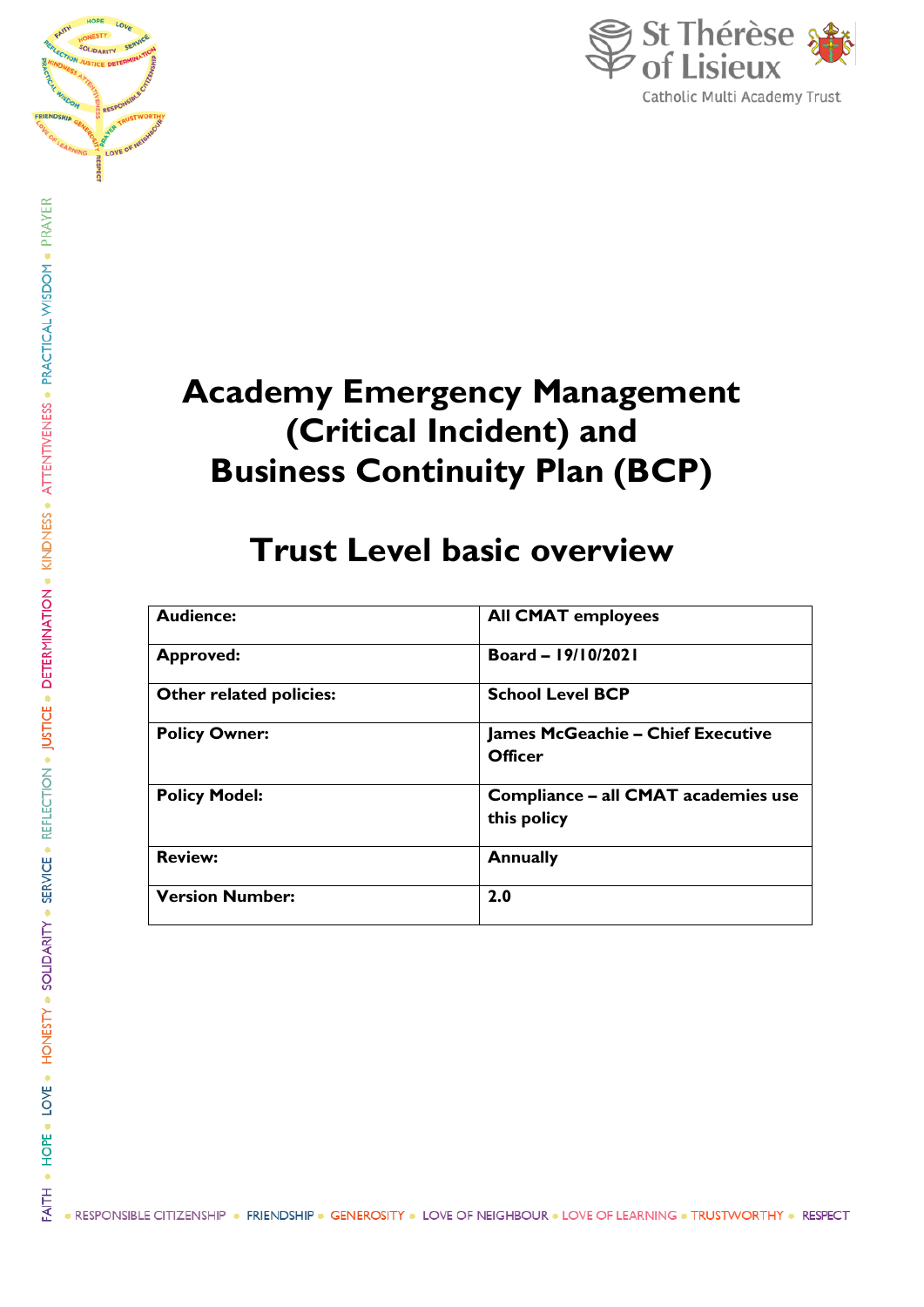# **Table of Contents**

| 9.0 Business Recovery in the Event of a Loss of Buildings or site Space7 |  |
|--------------------------------------------------------------------------|--|
|                                                                          |  |
|                                                                          |  |
|                                                                          |  |
|                                                                          |  |
|                                                                          |  |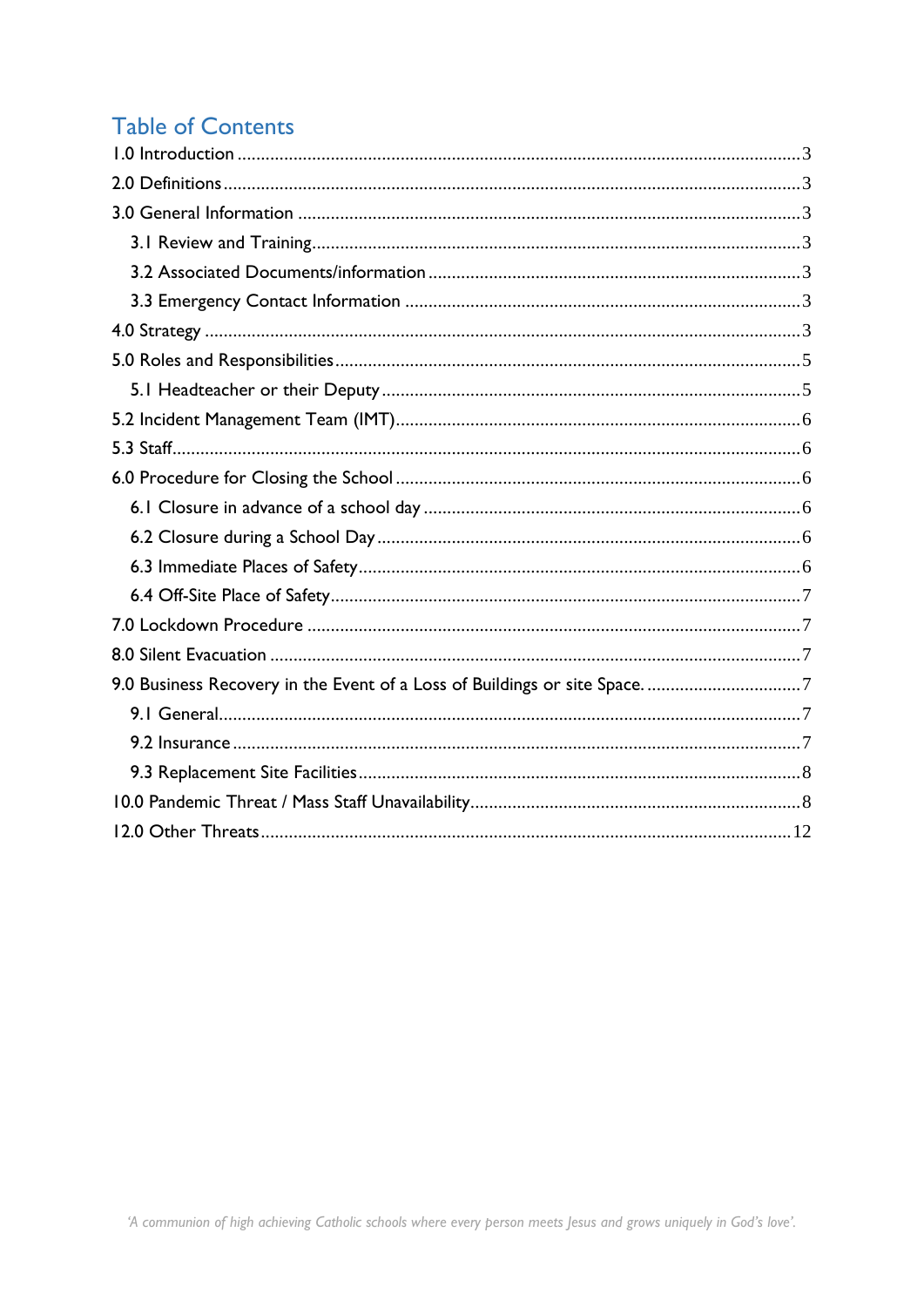# <span id="page-2-0"></span>1.0 Introduction

St Thérèse of Lisieux Catholic Multi-Academy Trust Business Continuity Plan (BCP) has been written for those who will be involved in re-establishing the operational delivery of services following a major incident. It should be read in conjunction with:

- The Business Continuity Plan of each individual school within St Thérèse of Lisieux CMAT.
- The schools' fire evacuation plan (the operation of which does not necessarily activate the BCP) within each school.
- The line management lines of communication.
- The Critical Incidents and Emergency Plan.

# <span id="page-2-1"></span>2.0 Definitions

An emergency is any event which causes, or has the potential to cause injury, loss of life, damage to property or significant business disruption.

#### **A disaster is the escalation of an emergency to the point where normal conditions are not expected to be recovered for at least 24 hours.**

# <span id="page-2-2"></span>3.0 General Information

### <span id="page-2-3"></span>3.1 Review and Training

This document should be reviewed annually by the Leadership Teams and the Academy Trust Board.

### <span id="page-2-4"></span>3.2 Associated Documents/information

Associated Documents for each school within the Trust include:

- Business Continuity Plan
- School Emergency Plan/Critical Incidents Policy
- Fire Evacuation Plans
- Fire Risk assessment
- Snow Procedures

### <span id="page-2-5"></span>3.3 Emergency Contact Information

An emergency information pack is kept in the main Trust office and includes:

- Copies of this document and BCPs of each school.
- Full Address and Contact Details for all Trust Staff
- Inventory of all equipment belonging to the Trust, its value and location

This information will also be held offsite by the Chair of Directors, CEO and Company Secretary.

## <span id="page-2-6"></span>4.0 Strategy

If a disaster is declared by a school's Headteacher or their deputy and/or St Thérèse of Lisieux CMAT Chair of Directors/Vice Chair of Directors, both St Thérèse of Lisieux CMAT Business Continuity Plan and the individual school's Business Continuity Plan will be activated.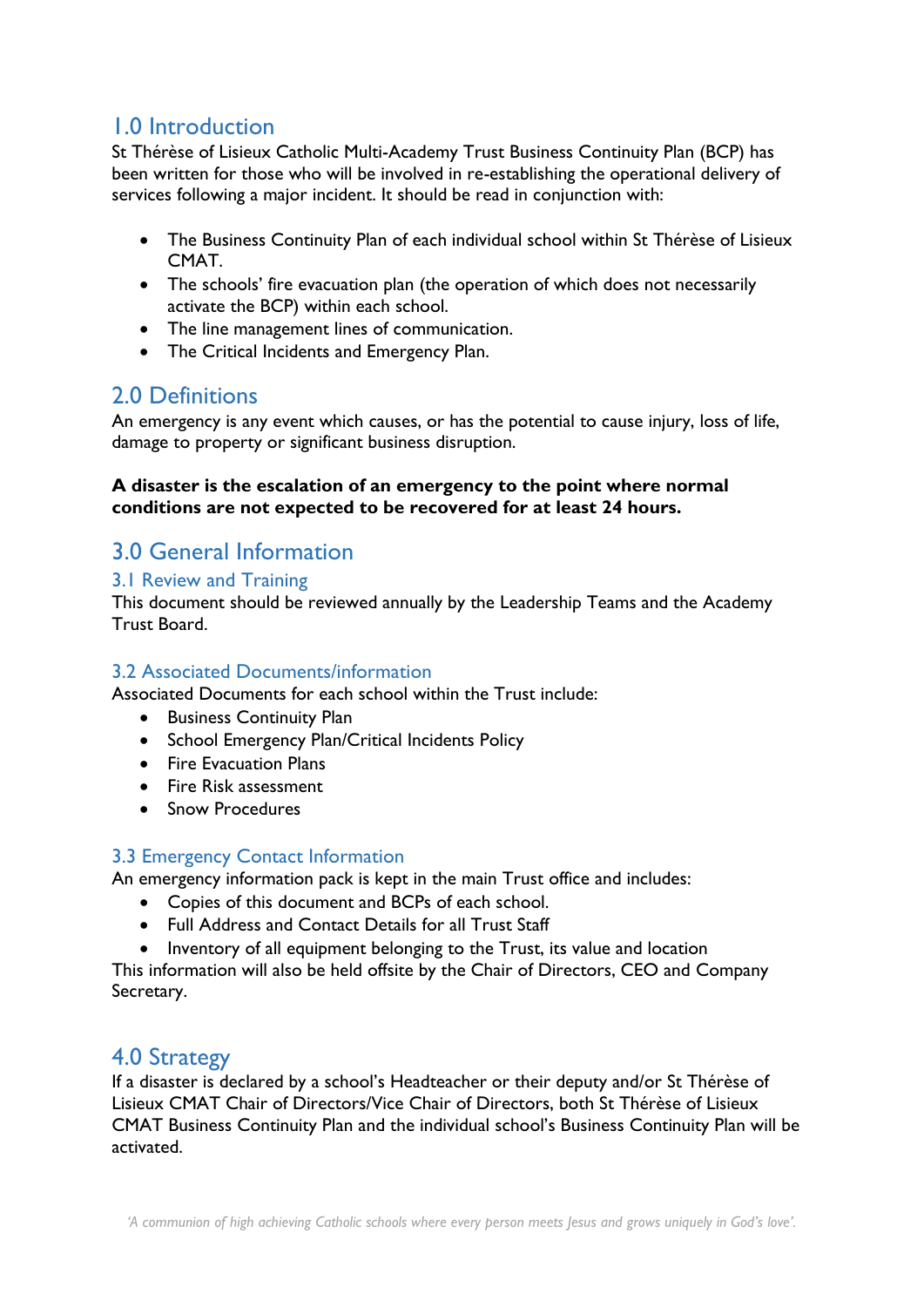Staff communication will be via the St Thérèse of Lisieux CMAT email/text/phone and the website if this is operable.

Emergency Contact Details:

| <b>Department</b>           | Contact              | <b>Phone Number</b>                | <b>Email Address</b> | <b>Notes</b>                  |
|-----------------------------|----------------------|------------------------------------|----------------------|-------------------------------|
|                             | <b>Name</b>          |                                    |                      |                               |
| <b>STL CMAT Office</b>      | Tamer                | 01522 849 620                      | Tamer.Hodgson@stl-   |                               |
|                             | Hodgson              |                                    | cmat.org.uk/         |                               |
|                             |                      | 01522 849 625                      | Emily.Harman@stl-    |                               |
|                             |                      |                                    | cmat.org.uk /        |                               |
|                             |                      | 01522849626                        | Paul.Kiernan@stl-    |                               |
|                             |                      |                                    | cmat.org.uk/         |                               |
|                             |                      | 01522 849 631                      | Rachel.Abbott@stl-   |                               |
|                             |                      |                                    | cmat.org.uk          |                               |
| <b>LADO</b>                 |                      | << School to enter local details>> |                      |                               |
| Estates, Facilities and H&S | Emily Harman         | 01522 849 625                      | Emily.Harman@stl-    |                               |
|                             |                      |                                    | cmat.org.uk          |                               |
| <b>NRCDES</b>               | <b>Emily Shorter</b> | 01332 293 833                      |                      | Please liaise via Tamer       |
|                             | (Receptionist)       |                                    |                      | Hodgson, Emily Harman or      |
|                             |                      |                                    |                      | Rachel Abbott unless there    |
|                             |                      |                                    |                      | is an emergency and the       |
|                             |                      |                                    |                      | central team cannot liaise    |
|                             |                      |                                    |                      | on your behalf for any        |
|                             |                      |                                    |                      | reason.                       |
| <b>IT Support</b>           | Mike Jones           |                                    | Mike.Jones@stl-      |                               |
|                             |                      |                                    | cmat.org.uk          |                               |
| Knights/Cummins             | John Wood            | 0116 239 1710                      | iwood@cummins-       | Please liaise via Tamer       |
| <b>Solicitors</b>           |                      |                                    | solicitors.com       | Hodgson, Emily Harman or      |
|                             |                      |                                    |                      | Rachel Abbott unless there    |
|                             |                      |                                    |                      | is an emergency and the       |
|                             |                      |                                    |                      | central team cannot liaise    |
|                             |                      |                                    |                      |                               |
|                             |                      |                                    |                      | on your behalf for any        |
|                             | David                | 01158764608                        |                      | reason.                       |
| Nottingham City Council     |                      |                                    |                      | Please liaise via Emily       |
|                             | Thompson,            |                                    |                      | Harman, Tamer Hodgson,        |
|                             | H&S                  |                                    |                      | or Rachel Abbott unless       |
|                             | Consultant           |                                    |                      | there is an emergency and     |
|                             |                      |                                    |                      | the central team cannot       |
|                             |                      |                                    |                      | liaise on your behalf for any |
|                             |                      |                                    |                      | reason.                       |
| <b>Estates Projects CPA</b> | Andy Page /          | 01162 2607211                      |                      | Please liaise via Tamer       |
|                             | Rod Page             |                                    |                      | Hodgson, Emily Harman or      |
|                             |                      |                                    |                      | Rachel Abbott unless there    |
|                             |                      |                                    |                      | is an emergency and the       |
|                             |                      |                                    |                      | central team cannot liaise    |
|                             |                      |                                    |                      | on your behalf for any        |
|                             |                      |                                    |                      | reason.                       |
|                             |                      |                                    |                      |                               |
|                             |                      |                                    |                      | CPA handle all STL CMAT       |
|                             |                      |                                    |                      | SCA funding projects, they    |
|                             |                      |                                    |                      | have an extensive             |
|                             |                      |                                    |                      | knowledge of all the school   |
|                             |                      |                                    |                      | sites and can assist with     |
|                             |                      |                                    |                      | any rectifications/remedial   |
|                             |                      |                                    |                      | works required due to an      |
|                             |                      |                                    |                      | accidental                    |
|                             |                      |                                    |                      | flood/earthquake, etc. They   |

*'A communion of high achieving Catholic schools where every person meets Jesus and grows uniquely in God's love'.*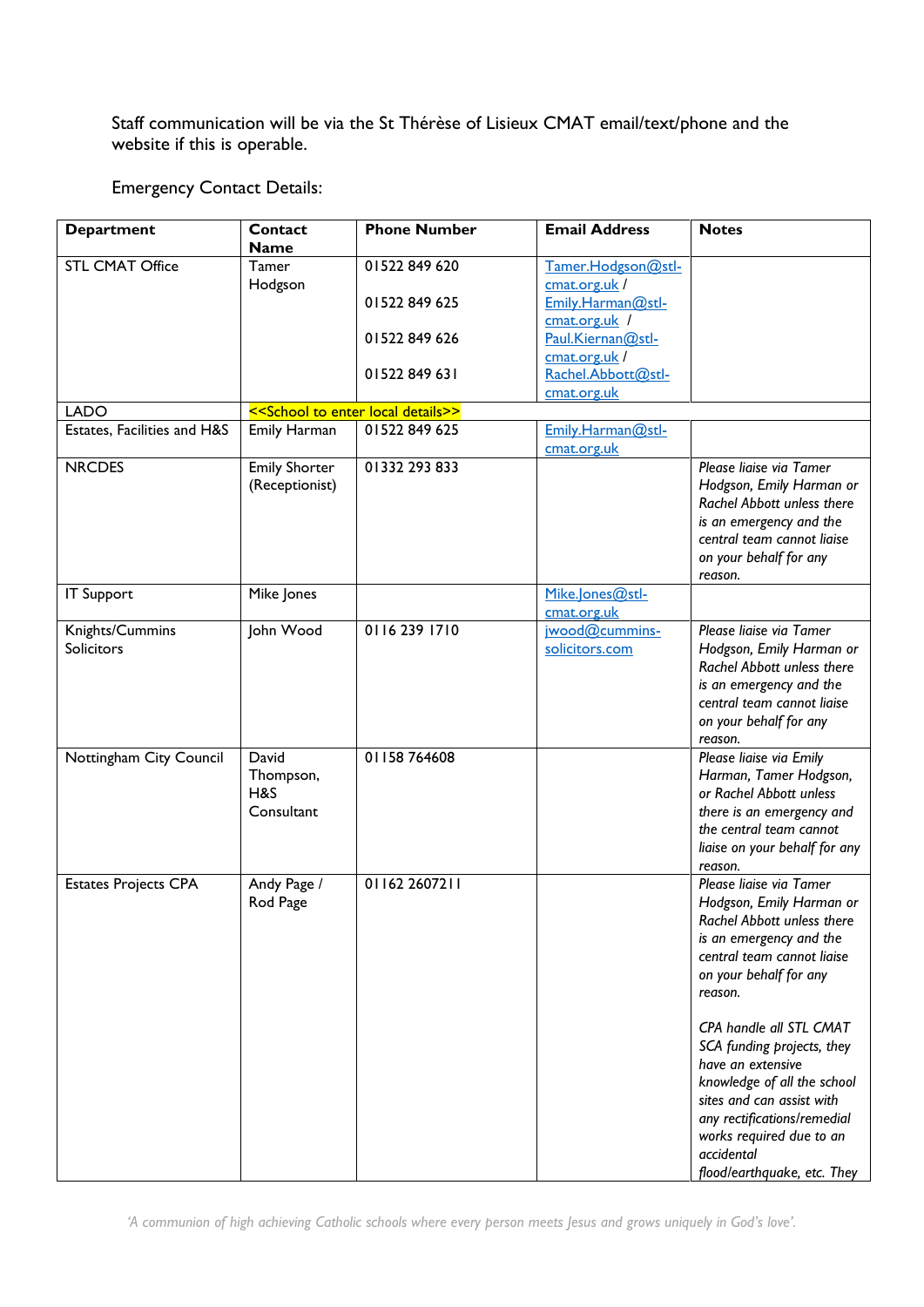|                                                         |                  |                                                                                                                                                                                                             |                                   | will also liaise with any<br>contractors on our school<br>sites on our behalf.                                                                                                   |
|---------------------------------------------------------|------------------|-------------------------------------------------------------------------------------------------------------------------------------------------------------------------------------------------------------|-----------------------------------|----------------------------------------------------------------------------------------------------------------------------------------------------------------------------------|
| Health and Safety<br>Executive (HSE) Incident<br>Centre |                  | 0345 3009923                                                                                                                                                                                                |                                   | Please liaise via Tamer<br>Hodgson, Emily Harman or<br>Rachel Abbott unless there<br>is an emergency and the<br>central team cannot liaise<br>on your behalf for any<br>reason.  |
| Public Health England                                   |                  | 0207 654 8000                                                                                                                                                                                               |                                   |                                                                                                                                                                                  |
| Zurich Insurance - Motor<br>Policy Only                 |                  | Motor Claims:<br>0800 916 8872                                                                                                                                                                              |                                   | Please liaise via Tamer<br>Hodgson / Emily Harman<br>or Rachel Abbott unless<br>there is an emergency and<br>the central team cannot<br>liaise on your behalf for any<br>reason. |
| RPA - All Insurance<br>except motor                     |                  | Reporting a New Claim<br>Submit via:<br>www.rpaclaimforms.co.uk<br>Urgent Incident<br>Notifications Phone: 0330<br>058 5566<br>Overseas Travel<br>Emergencies & Urgent<br>Incidents Phone: 0203<br>475 5031 |                                   |                                                                                                                                                                                  |
| <b>Local Police</b>                                     |                  | << School to enter local details>>                                                                                                                                                                          |                                   |                                                                                                                                                                                  |
| <b>Local Fire Service</b>                               |                  | << School to enter local details>>                                                                                                                                                                          |                                   |                                                                                                                                                                                  |
| Press - Diddu<br>Communications                         | <b>Ben Peck</b>  |                                                                                                                                                                                                             | ben@diddu.co.uk                   | Please liaise via Tamer<br>Hodgson, Emily Harman or<br>Rachel Abbott unless there<br>is an emergency and the<br>central team cannot liaise<br>on your behalf for any<br>reason.  |
| <b>GDPR</b>                                             | Tamer<br>Hodgson | 01522849620                                                                                                                                                                                                 | Tamer.Hodgson@stl-<br>cmat.org.uk |                                                                                                                                                                                  |

# <span id="page-4-0"></span>5.0 Roles and Responsibilities

### <span id="page-4-1"></span>5.1 Headteacher or their Deputy

The Headteacher is responsible for the implementation and co-ordination of the BCP, including:

- Immediately contacting St Thérèse of Lisieux CMAT Chief Executive Officer and the Estates manger if the disaster relates to the built environment or the ICT infrastructure to establish if the building can be re-occupied and/or service delivery reinstated.
- Co-ordination of status reports/communication for the benefit of all audiences (including Trust, staff, pupils, parents, LA, Academies Team at DFE, press)
- Maintaining the BCP in an up-to-date format.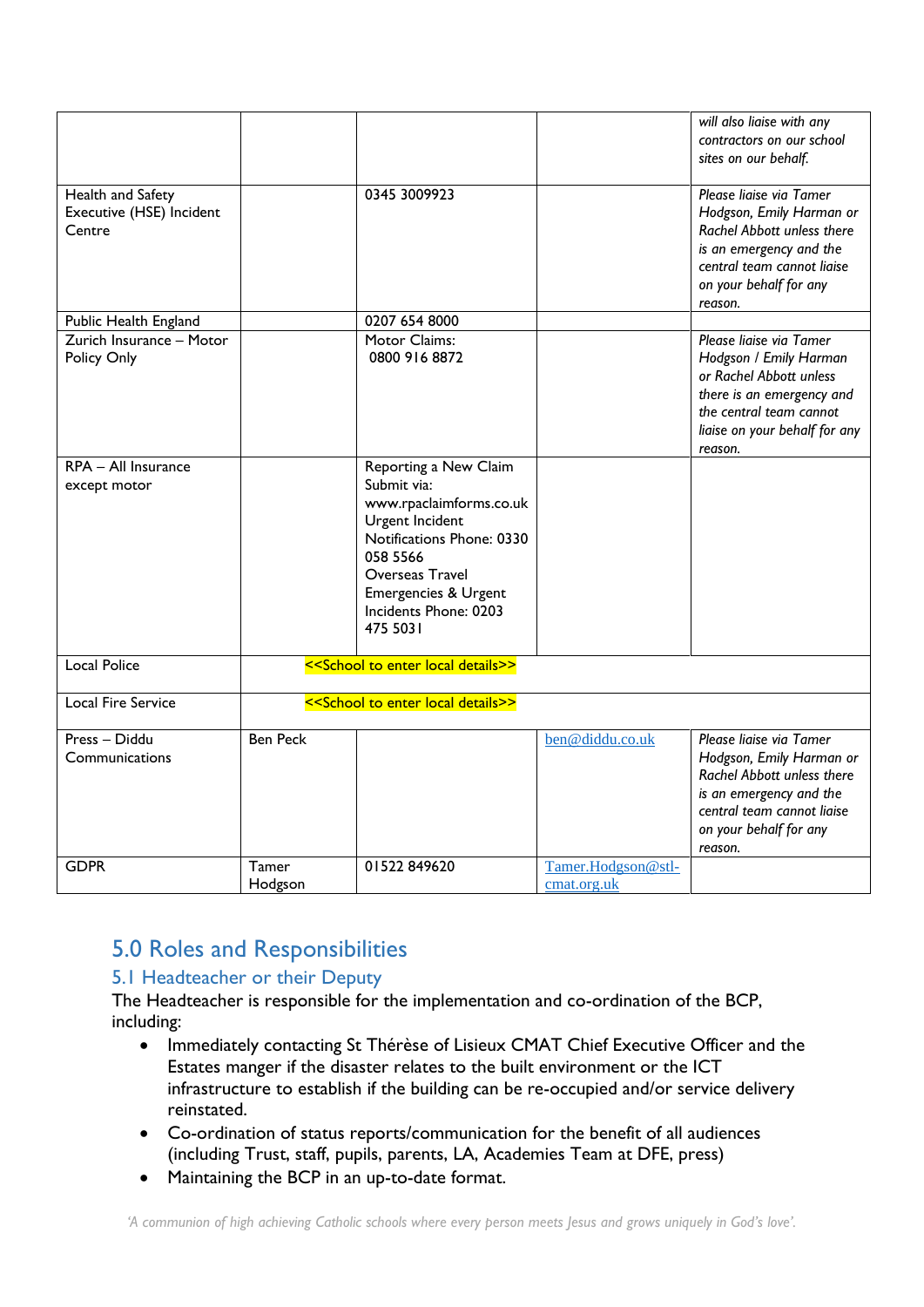# <span id="page-5-0"></span>5.2 Incident Management Team (IMT)

Led by the Headteacher, the Incident Management Team includes all Senior leadership and the Site Supervisor. Additional members of the team will be recruited to match the specific needs of the incident.

The IMT is responsible for acting under the direction of the Headteacher (or their Deputy) to restore normal conditions as soon as possible.

# <span id="page-5-1"></span>5.3 Staff

Staff are required to co-operate with the IMT in support of the BCP.

In the event that staff are sent home, they should remain available during normal working hours to assist with necessary tasks.

# <span id="page-5-2"></span>6.0 Procedure for Closing the School

### <span id="page-5-3"></span>6.1 Closure in advance of a school day

The school can be closed in advance of a normal school day using the following system:

- 1. Notify the CEO of the plan to close the school.
- 2. Closure authorised by the Headteacher or their Deputy Headteacher.
- 3. Notification of a school closure using the Local Authority On-line website.
- 4. Implementing the school staff 'snow procedures' if applicable (actioned by Senior / Decision Leadership Team).
- 5. Recording the closure on the home page of the school website.
- 6. Notifying HAS or HSE for further health & safety advice.
- 7. Sending out text messages to all parents.

### <span id="page-5-4"></span>6.2 Closure during a School Day

It is never a preferred option to close the school during a school day, but it can be done using the following procedures:

- 1. Notify the CEO of the plan to close the school.
- 2. Closure authorised by the Headteacher or their Deputy. Pupils will continue to be supervised by staff until parents authorise them to leave or they are collected.
	- a. Parental authorisation can be provided by text message or email from a parental phone number or email address.
	- b. Consider use of Places of Safety (as described below).
- 3. Notification of the school closure using the website (actioned by headteacher). If Headteacher and or SLT are unavailable, please contact Emily Harman (Estates Manager) for further advice.
- 4. Recording the closure on the home page of the school website (actioned by headteacher). If Headteacher and or SLT are unavailable, please contact Emily Harman (Estates Manager) for further advice.
- 5. Sending out text messages to all parents.

### <span id="page-5-5"></span>6.3 Immediate Places of Safety

In the event of a major incident on site requiring the school to be closed, pupils will assemble at the primary assembly points. If these are not useable, staff will escort pupils to the secondary assembly points.

Primary and secondary assembly points are identified within the schools' fire evaluation plan.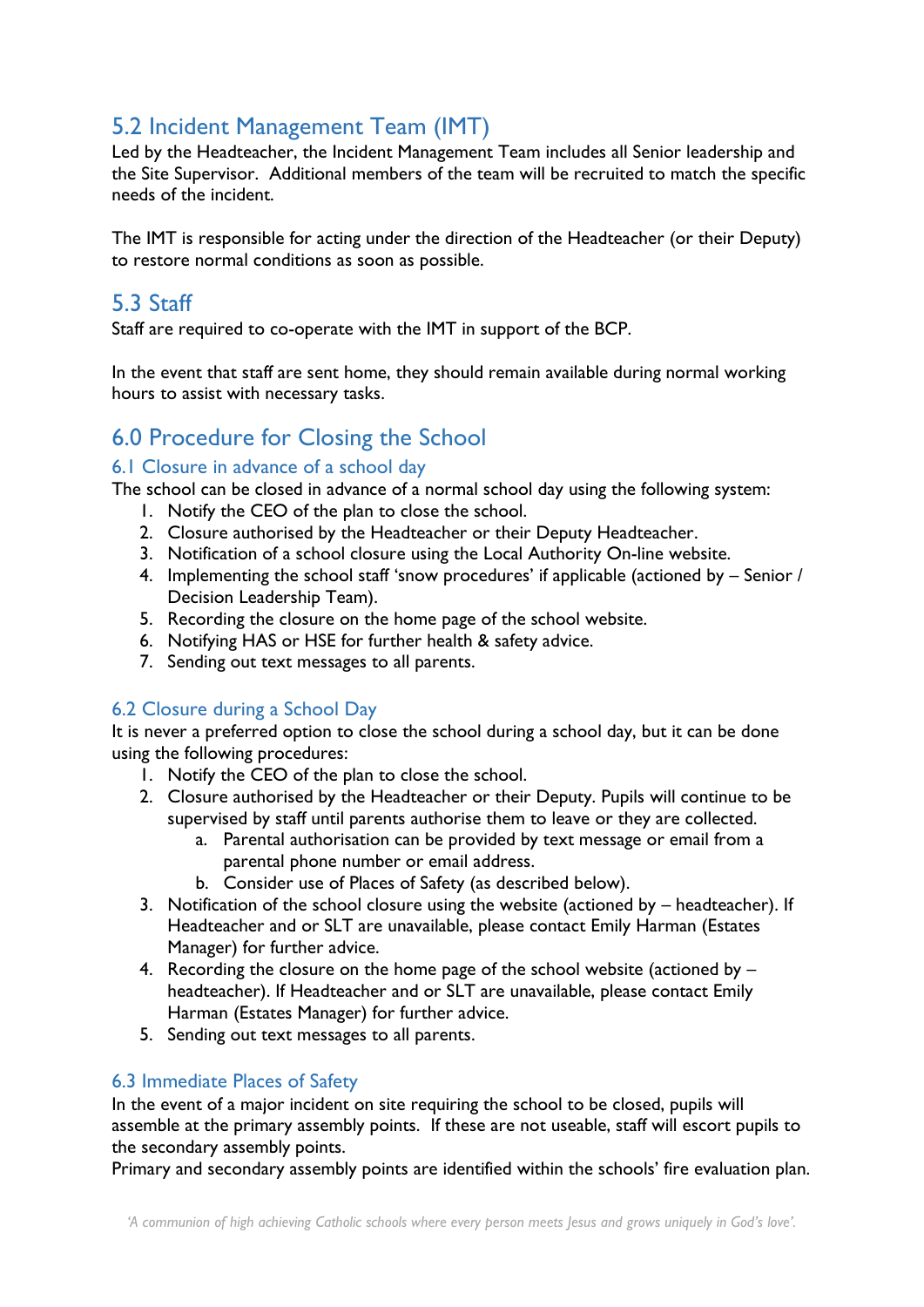### <span id="page-6-0"></span>6.4 Off-Site Place of Safety

If it becomes necessary to evacuate the site completely, pupils will be escorted to a safe area from where they can be collected or from where they can be released to make their own way home, once parents have been contacted to confirm this is acceptable.

# <span id="page-6-1"></span>7.0 Lockdown Procedure

It is now possible to envisage circumstances where the school may wish to lock itself in, to secure staff and pupils from an outside threat. This circumstance is described as a 'lockdown'.

If a lockdown is declared:

- The School Site Supervisor will be advised to implement the lockdown.
- The school will be advised by the Headteacher, Deputy Headteacher or SLT that it is in 'lockdown' by word-of-mouth or by the school's usual communication systems.
- All staff will remain in classrooms and keep pupils calm and away from windows.
- All pupils in external PE lessons will be advised to return to the school building.

The lockdown will proceed in the following priority:

- The external gates of the school will be closed and locked ensuring no one can enter or leave the premises.
- The school will then be locked, starting with main entrances:

#### Monitoring the Site Entrances:

Once the site is secure, staff should return to the building and monitor school entrances via CCTV, if it is in place, or discretely from side windows. The gates should only be opened by the school when visual confirmation of the presence of the Emergency Services can be confirmed.

### <span id="page-6-2"></span>8.0 Silent Evacuation

If it ever became necessary to complete a silent evacuation, pupils will exit through fire doors following an instruction from the Headteacher, Deputy Headtecaher or SLT. Notification of a silent evacuation would be made by word-of-mouth.

# <span id="page-6-3"></span>9.0 Business Recovery in the Event of a Loss of Buildings or site

#### Space.

#### <span id="page-6-4"></span>9.1 General

Temporary working facilities are the responsibility of the School and Academy Trust for which it holds insurance (see below).

#### <span id="page-6-5"></span>9.2 Insurance

The schools hold insurance for property damage to include all risks and additional business interruption insurance to the value of £4,000,000 over a four-year period.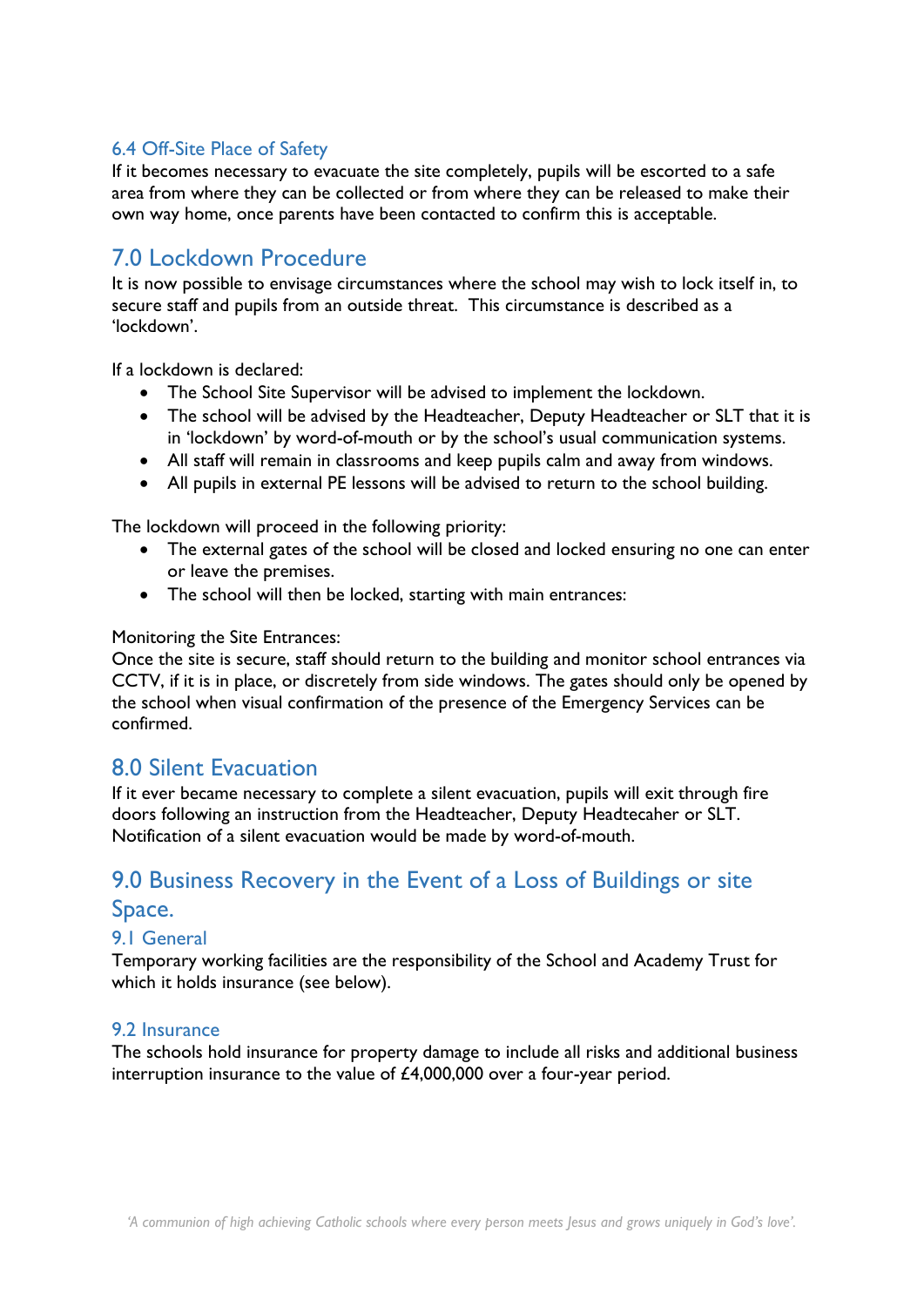### <span id="page-7-0"></span>9.3 Replacement Site Facilities

The size and scope of facilities required for the school will vary according to circumstance. In the first instance contact should be made with Emily Harman who will contact RPA Insurance on 0330 058 5566.

The location of the temporary accommodation will be determined based on the space required and circumstances at the time. Decisions on temporary accommodation will be made in liaison with The Trust, Diocese and Local Authority.

<span id="page-7-1"></span>Erecting additional buildings on current sites will always be the preferred solution.

## 10.0 Pandemic Threat / Mass Staff Unavailability

Loss of staff is considered a generic threat to operations. The spread of a virus capable of impacting on operational service delivery is now considered genuine and serious.

In the event of mass staff illness, the IMT will shut the school to students using the same procedures described above. The IMT will follow their individual school's risk assessment and advice from Emily Harman the Estates Manager.

# 11.0 Central Team Emergency Provision:

If for any reason the central office based at The Lawn, Lincoln needs to close, the central team will work from home and will remain contactable on the normal office contact numbers, and by email. Alternative accommodation will be sought as quickly as possible, however immediately working from home will provide continuity whilst alternative accommodation is sought.

If for any reason any department within the Executive Team department is not available, please contact: **(See Appendix one, communication protocol)**



- **If MD or CM is out of action:** 
	- o They will work remotely, if possible
	- $\circ$  The other will take over the responsibilities of both if one cannot continue to work, with support from JMcG as required,
- **If both MD and CM are out of action:**

*'A communion of high achieving Catholic schools where every person meets Jesus and grows uniquely in God's love'.*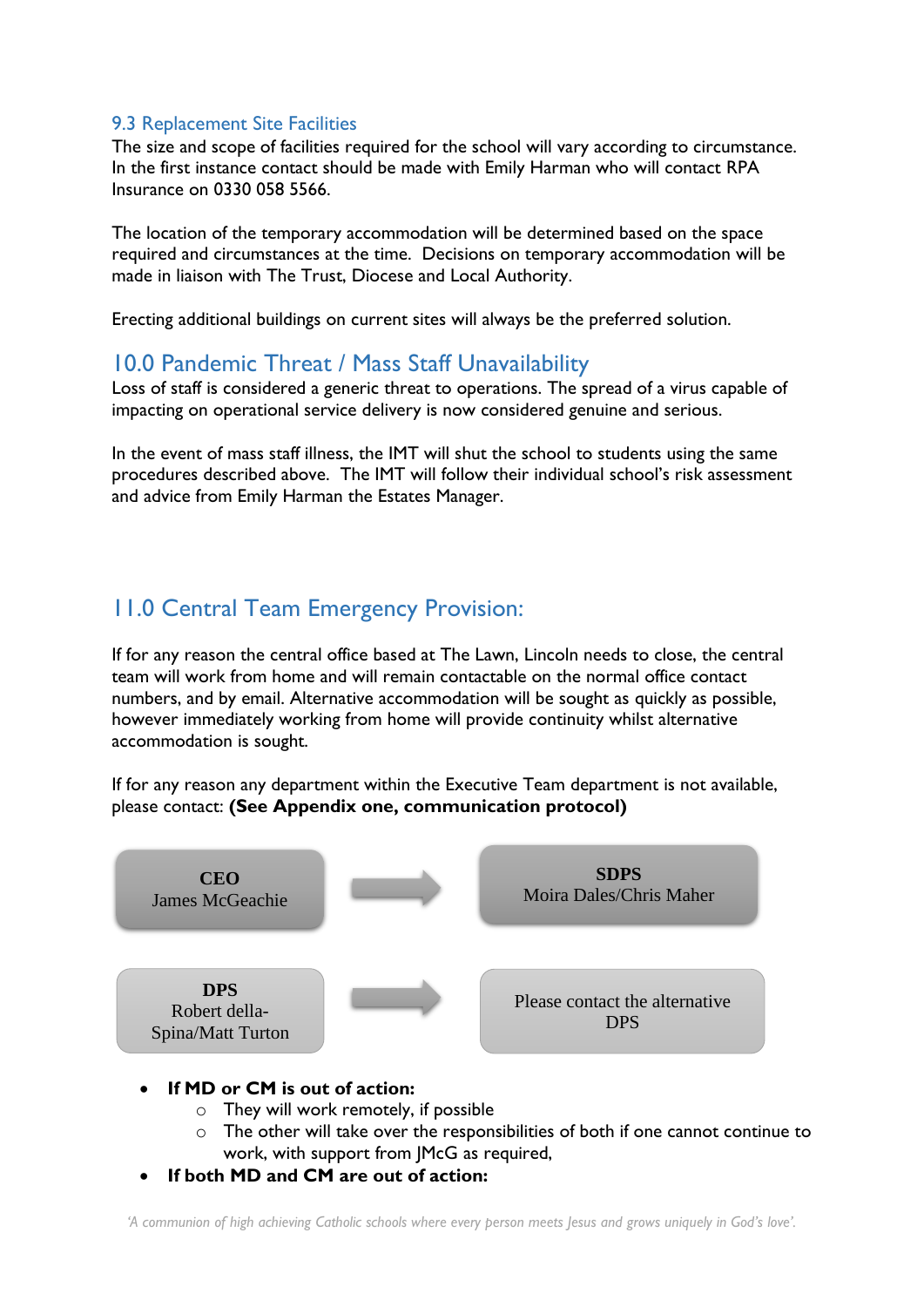- o Compliance activities DPS, working through LLEs and/or strong Trust **Headteachers**
- o Operational visits external consultants either from within the Diocese (other DPS, LLEs or strong Trust Headteachers), under the guidance of JMcG
- **If MT or RdS is out of action:** 
	- o They will work remotely, if possible
	- o The other will take over the responsibilities of both if one cannot continue to work, with support from SDPS as required, in line with the DPS calendar
- **If both MT and RdS are out of action**, then the following should be undertaken in line with the DPS calendar:
	- $\circ$  Compliance activities SDPS, working through LLEs and/or strong Trust **Headteachers**
	- o Operational visits external consultants either from within the Diocese (other DPS, LLEs or strong Trust Headteachers) under the guidance of JMcG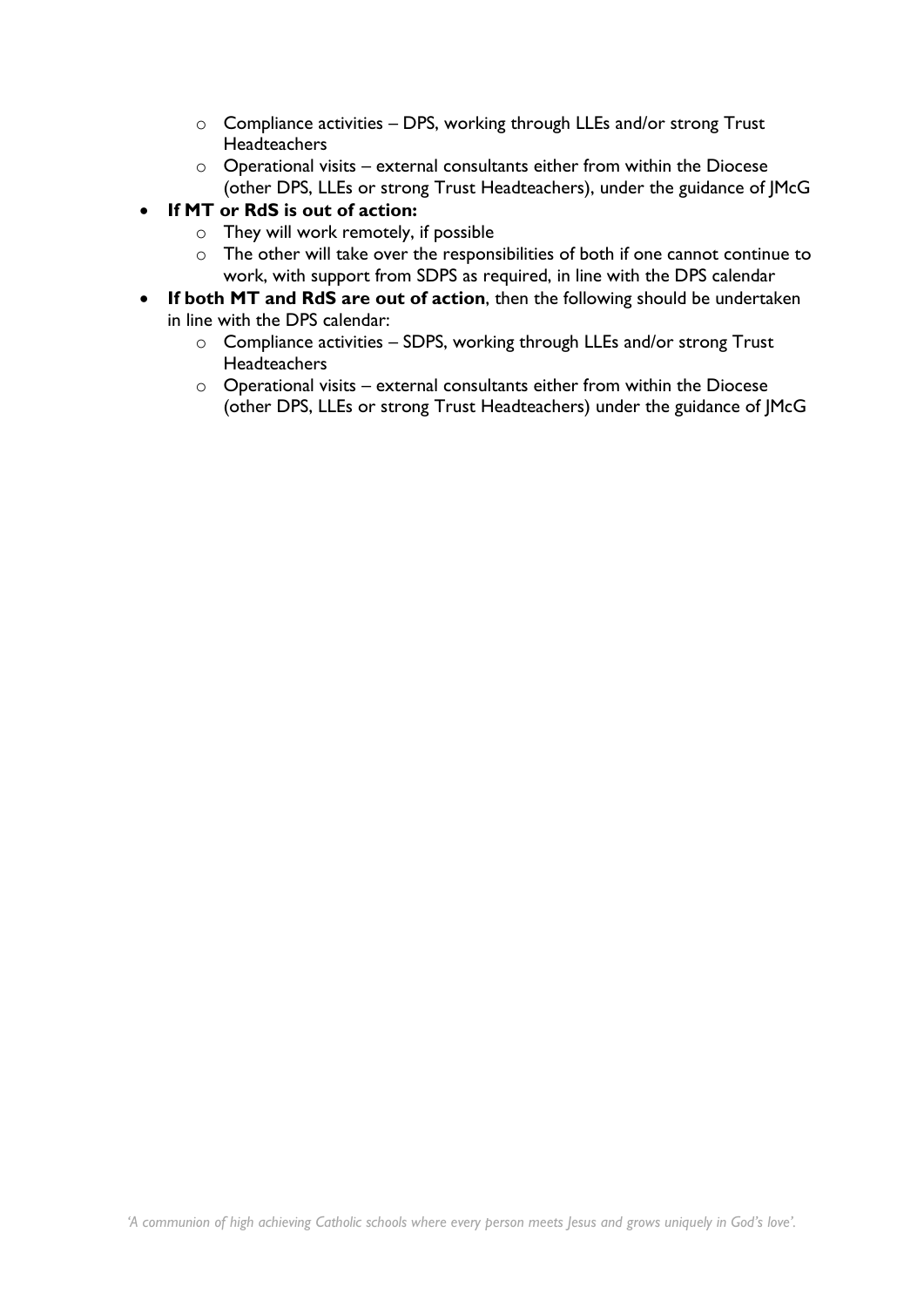**Governance & Compliance Manager** Tamer Hodgson



Please contact Emily Harman or Karen Rich (OLOL CMAT: [k.rich@ololcatholicmat.co.uk](mailto:k.rich@ololcatholicmat.co.uk) / 0115 8515454)

- Press enquires please contact Ben Peck at Diddu Communications: [ben@diddu.co.uk](mailto:ben@diddu.co.uk) Tel:
- Complaints advice please contact Julie Sweeney:  $\text{iulie}_\text{sweenev@nottingham-}$ [des.org.uk](mailto:julie.sweeney@nottingham-des.org.uk) .
- Trust Governor support please contact Geoff Bail: [geoff@gcbweb.co.uk](mailto:geoff@gcbweb.co.uk)
- Hays training support please contact Deborah Henderson: [deborah.henderson@hays.com](mailto:deborah.henderson@hays.com)

**Estates and H&S** Emily Harman

Rachel Abbott/Tamer Hodgson or contact Notts CC/CPA directly

If there is a H&S issue and Emily Harman is not available, schools should contact David Thompson, H&S Consultant at Nottingham City Council on: 01158 764608.

Andy Page and Rod Page at CPA Tel:01162 2607211 - 0791 handle all STL CMAT SCA funding projects, they have an extensive knowledge of all the school sites and can assist with any rectifications/remedial works required due to an accidental flood/earthquake, etc. They will also liaise with any contractors on our school sites on behalf of the CMAT.



If unsure, please contact the main office number: 01522 849 620 and you will be directed to the appropriate person.

For HR, Finance or Payroll queries, please use the generic email address:

[HR@stl-cmat.org.uk](mailto:HR@stl-cmat.org.uk) [Finance@stl-cmat.org.uk](mailto:Finance@stl-cmat.org.uk) [payroll@nottingham-cmats.co.uk](mailto:payroll@nottingham-cmats.co.uk)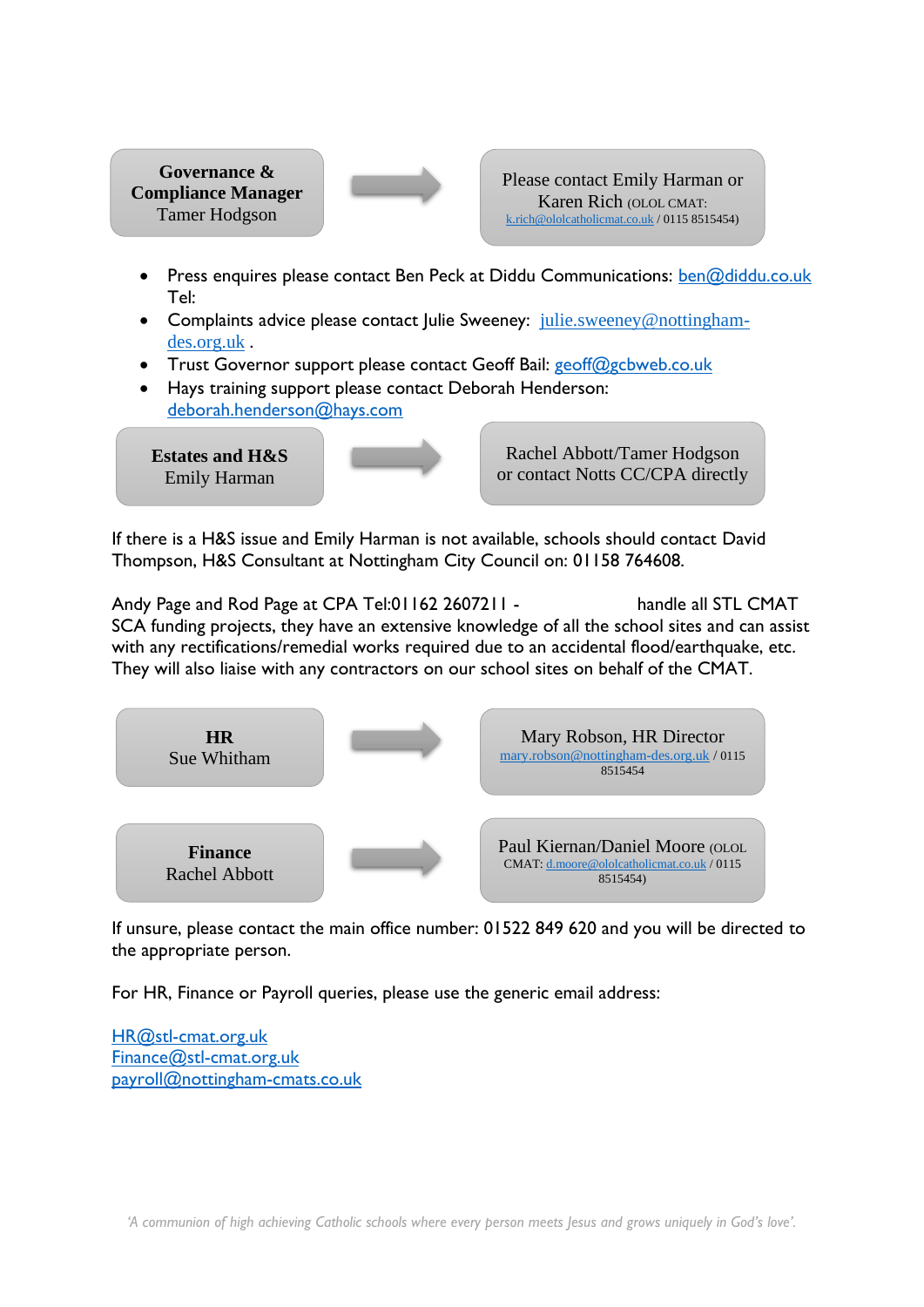### **Central Team Contact Details:**

| <b>Name</b>            | <b>Department</b> | Direct Line / Email | <b>Mobile</b> | <b>Internal Extension</b> |
|------------------------|-------------------|---------------------|---------------|---------------------------|
| <b>James</b>           | CEO               |                     |               |                           |
| <b>McGeachie</b>       |                   |                     |               |                           |
| <b>Moira Dales</b>     | Senior DPS        |                     |               |                           |
|                        | (Primary)         |                     |               |                           |
| <b>Chris Maher</b>     | Senior DPS        |                     |               |                           |
|                        | (Secondary)       |                     |               |                           |
| <b>Daniel Moore</b>    | COO               |                     |               |                           |
| Robert della-          | <b>DPS</b>        |                     |               |                           |
| Spina                  |                   |                     |               |                           |
|                        |                   |                     |               |                           |
| <b>Matt Turton</b>     | DPS / Acting      |                     |               |                           |
|                        | Headteacher       |                     |               |                           |
|                        | <b>SSPP</b>       |                     |               |                           |
| <b>Rachel Abbott</b>   | Senior Finance    |                     |               |                           |
|                        | Manager           |                     |               |                           |
| <b>Sue Whitham</b>     | <b>HR Manager</b> |                     |               |                           |
| <b>Paul Kiernan</b>    | Finance           |                     |               |                           |
|                        | Manager           |                     |               |                           |
| <b>Hannah Leech</b>    | Lead Lay          |                     |               |                           |
|                        | Chaplain          |                     |               |                           |
| <b>Emily Harman</b>    | H&S, Premises     |                     |               |                           |
|                        |                   |                     |               |                           |
| <b>Tamer Hodgson</b>   | Governance &      |                     |               |                           |
|                        | Compliance        |                     |               |                           |
|                        | Manager           |                     |               |                           |
| <b>Daniel Wagstaff</b> | Finance           |                     |               |                           |
|                        | Assistant         |                     |               |                           |
| <b>Charlotte</b>       | HR Officer        |                     |               |                           |
| <b>Findlay</b>         |                   |                     |               |                           |
| Kimberley              | <b>HR Officer</b> |                     |               |                           |
| Young                  |                   |                     |               |                           |
| <b>Brandon</b>         | Finance           |                     |               |                           |
| <b>Mountcastle</b>     | Apprentice        |                     |               |                           |
| <b>Jo Balchin</b>      | Clerk             |                     |               |                           |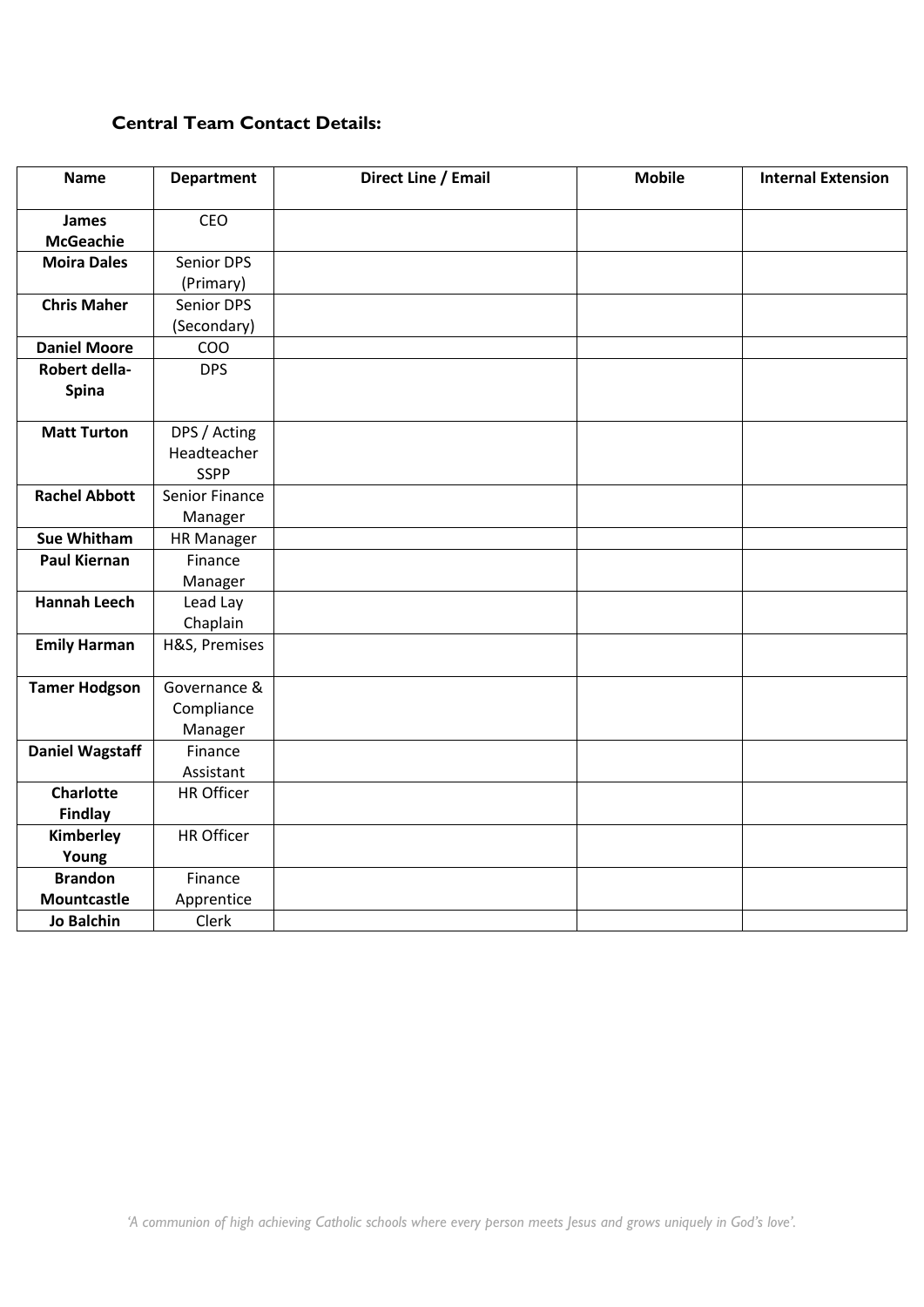# <span id="page-11-0"></span>12.0 Other Threats

The following other threats have been considered

- Phone and ICT communications Loss
- Finance process breakdown payments to staff & suppliers fail
- Utilities / energy supply failure
- Service delivery loss of general nature schools are unable to provide buildings or ICT support
- Key supplier failure
- Evacuation due to nearby incident
- Bad weather prolonged
- Strikes
- Terrorist attack or threat